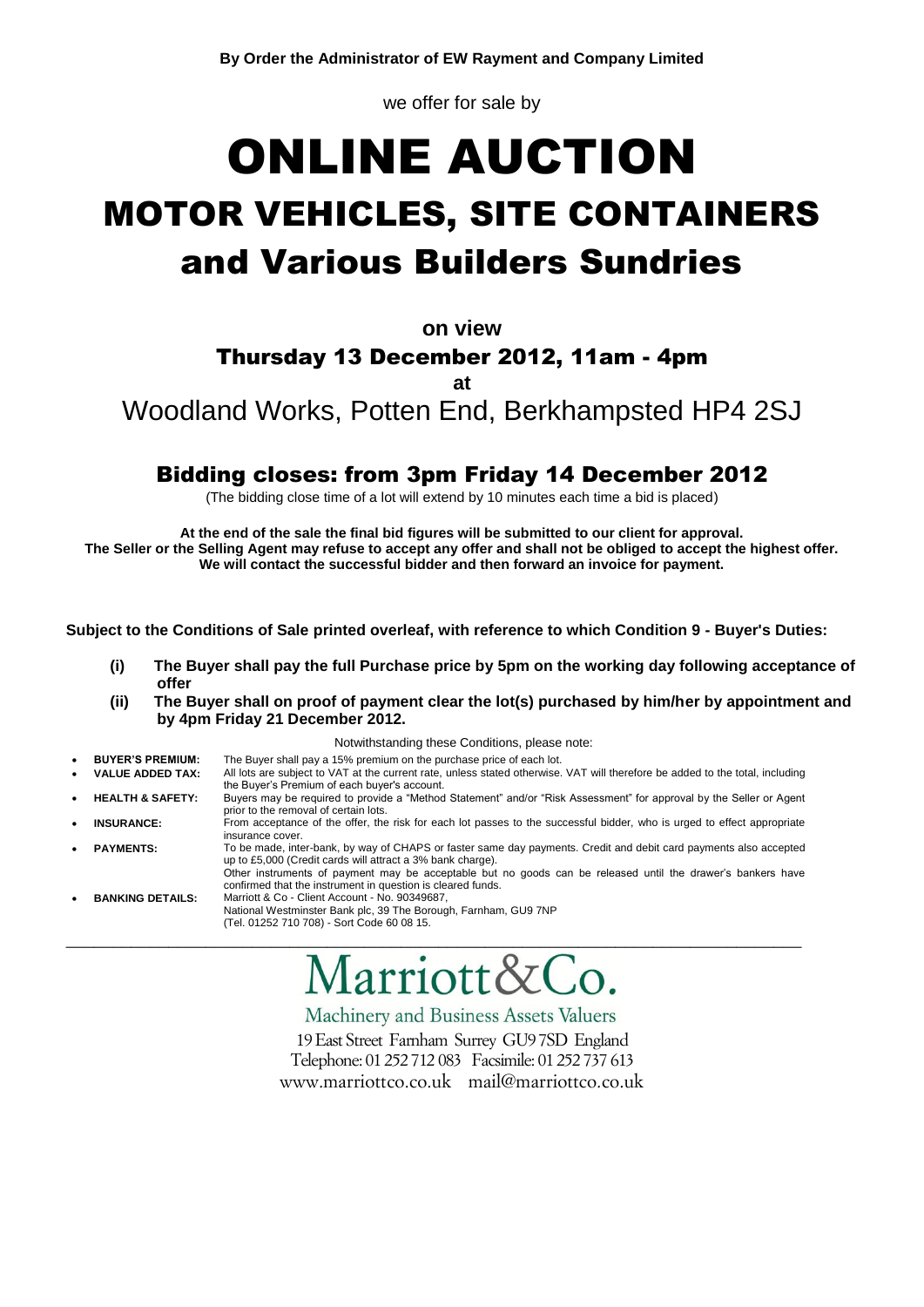### **CONDITIONS OF SALE BY ONLINE AUCTION**

#### **'Online' sales use the internet, licenced software and a remote server over which Marriott & Co. has no control. Marriott & Co. accept no responsibility whatsoever for any bids placed**

#### **1. Conditions of Sale and Definitions**

These conditions of sale together with the information printed on the cover of this catalogue are the only terms and conditions by which the Selling Agent will sell lots to a Buyer.

- In these conditions, references to :
- (a) The "Sale" means the process by which the Selling Agent offers the lots listed in the catalogue for sale by "online auction" or "online tender" by way of the Selling Agent's website, which sale may be completed by the Selling Agent in accordance with Condition 4 below;
- (b) The "Selling Agent" means Marriott Valuers Limited trading as Marriott & Co. or any employee thereof at the time of sale;
- (c) The "Buyer" shall have the meaning ascribed to it in Condition 4 below and the "Buyers" shall be deemed to be principals (for the purpose of these conditions), unless to the knowledge of the Selling Agent they are acting as agents on behalf of a named principal;
- (d) The "Seller" means the person owning or having the right to sell the lot;
- (e) The Interpretation Act 1978 applies to the terms and expressions used in these conditions as if contained in the statute, and these conditions shall be governed by English Law.

#### **2. The Condition of Goods**

Whilst every care has been taken in the preparation of any advertisement, brochure, catalogue and other publication, descriptions are necessarily statements of opinion and must not be relied upon as statements of fact. Neither the Seller nor the Selling Agent is responsible for the correctness of any description of any lot.

The Selling Agent sells as agent for the Seller (unless otherwise specifically declared). The Selling Agent is not in a position to know the history or assess the quality of the lots. Lots sold are likely to have been subject to wear and tear caused by use or the effects of age and may have faults and imperfections. Buyers are given opportunities at the viewing times to examine lots and will be assumed to have done so. They must rely solely on their own skill or judgement as to whether lots are fit for any particular purpose and whether they comply with the catalogue description. This sale by online auction or tender is not a consumer sale.

#### **3. Personal Risk and Damage to Property**

Every person on the premises where the lots are being exhibited or sold before, during or after the sale are:

- (a) Deemed to be there at their own risk and neither the Seller nor the Selling Agent shall be liable for any loss, accident or injury sustained howsoever caused; and
- (b) Responsible for any damage they, their carriers or other agents may cause to any lot, to the premises or any other property.

#### **4. Bidding and Ascertainment of the Buyer**

In order to place a bid at our online auction or tender sales, the Buyer must have registered on the Selling Agent's website and will have acknowledged that any bid made is subject to these Conditions of Sale.

All bids made shall therefore be treated as offers made upon these Conditions of Sale and the Buyer is bound by them. Subject to these conditions the Buyer shall be the party notified by the Selling Agent of the acceptance of that party's offer.

For the avoidance of doubt, by making a bid, the bidder agrees to purchase the lot in accordance with these Conditions of Sale. The Seller or the Selling Agent may refuse to accept any offer and shall not be obliged to accept the highest offer.

#### **5. Selling Agent's Discretion**

- The Selling Agent has the right to:
- (a) Refuse any bid;
- (b) Advance the bidding as he may decide;
- (c) Decide whether there has been a dispute as to the bidding and, if so, immediately to re-offer the lot in question;
- (d) Divide, combine and to withdraw any lot;
- (e) Exclude any party from the premises where the lots are being exhibited or sold, or block any party's bid.

#### **6. Sellers' Rights**

- Lots offered for sale are subject to:
- (a) Any reserve price placed by the Seller;
- (b) The right of the Selling Agent to bid on behalf of the Seller;
- (c) When no reserve price has been placed (but in no other case) the right of the Seller to bid personally or through any one agent.

#### **7. Duties of Persons Present and Using the Auction/Tender Sale Website**

All persons present at the premises or using the Auction/Tender Sale website agree to refrain from conduct which may cause a nuisance to others present or using the website, and to indemnify the Selling Agent against the consequences of any proceedings brought in respect of such conduct.

#### **8. Buyer's Premium and Value Added Tax**

The Buyer shall pay a 15 per cent premium on the purchase price of each lot sold (such premium to belong to the Selling Agent), together with Value Added Tax at the current rate on the purchase price of each lot (unless the lot is notified as not attracting Value Added Tax) and on the premium.

#### **9. Duties of Buyer**

- Upon being notified, the Buyer shall:
- (a) Supply, if so required, a Banker's reference unless prior arrangements have been made;
- (b) Pay, if so required, a deposit of 25 per cent of the purchase price;
- (c) Pay the purchase price together with the Selling Agent's premium plus any chargeable Value Added Tax by 5pm on the working day immediately following acceptance of the offer;
- (d) In accordance with the Health & Safety at Work Regulations and Construction Design & Management Regulations, the Buyer may be required to provide a "Method Statement" and/or "risk assessment" for approval by the Seller and/or the Selling Agent prior to the removal of any lots. The Buyer is responsible for electrical disconnections which must be carried out by a suitably qualified electrician, and the Buyer is responsible for the removal of any fluids and/or waste in and around the lot(s) strictly in accordance with the Control of Substances Hazardous to Health Regulations. The Selling Agent reserves the right to withhold the lot(s), until a satisfactory removal method statement has been provided by the Buyer;

(e) On proof of payment and by appointment, remove the lot expeditiously and at the latest within five working days following acceptance of offer;

(f) Where lots are fixed to land and/or buildings, detach such lot safely and lawfully without the use of flame cutters explosives or any other dangerous equipment or processes (unless with previous written permission of the Selling Agent) and forthwith make good any damage to the land and/or buildings and the Buyer undertakes to indemnify the Selling Agent and (where appropriate) the Seller against any costs, damage, claims and demands arising upon such removal. The Selling Agent may require prior to removal a sum from the Buyer to cover the likely damage caused by such removal. The Selling Agent shall be entitled to exercise a lien on any lot purchased by the Buyer until all or any damage or loss has been paid in full.

#### **10. Liability of the Selling Agent and Seller**

- (a) Lots are sold with all faults and defects and with all errors of description and neither the Seller nor the Selling Agent is responsible for any defects whatsoever. All implied conditions relating to description, fitness and quality are accordingly excluded;
- (b) The Seller and the Selling Agent do not make or give, nor has any person in the employment of the Selling Agent any authority to make or give, any express representation or warranty with regard to any lot - except as provided by Condition 11 below.

#### **11. Risk and Passing of Property**

Subject to Condition 17 below, the Seller warrants to the Selling Agent and to the Buyer that the Seller is the true owner of the lot or is properly authorised to sell it. Each lot is at the sole risk of the Buyer from acceptance of the offer. Title shall not pass to the Buyer until payment has been made in full and until such time the Selling Agent shall have a lien on the lot.

#### **12. Consumer Protection Act 1987**

Lots sold are not supplied as new.

#### **13. Default by the Purchaser** If the Buyer fails to comply with his duties, the Selling Agent shall have the right to:

- (a) Resell the lots by Public Auction or otherwise without notice to the Buyer, and if any loss arises from such a resale after deducting the Selling Agent' full costs and expenses, the Buyer shall be responsible to the Selling Agent for that loss (any net surplus to be the Seller's); and
- (b) Where a deposit is paid, to forfeit that deposit; and
- (c) Charge interest on any unpaid balance at the rate of 2 per cent above base rate from time to time; and
- (d) Charge for storage arising after the time for removal at the rate of 25 per cent per annum of the sale price and to release the lots in question to the Buyer only after payment in full of all storage and removal expenses incurred (as well as the full purchase price).

#### **14. Agency and Commissions**

The Selling Agent may execute commissions received on condition that the relevant lots have been viewed by the bidder.

#### **15. Computer Software and Data**

The sale of any computers specifically excludes any software and/or data that may be held on computer carrying media, and the Buyer undertakes to not use and to remove and/or re-licence any software and to not use and to remove all data within the meaning of the Data Protection Act 1998 from the computer carrying media. The Selling Agent reserves the right to retain the computers until the Buyer has complied with this condition.

#### **16. Safety of Machinery and Vehicles**

- (a) Lots may not comply with the Health and Safety at Work Act 1974 or other relevant safety legislation; accordingly the Buyer undertakes not to use any lot purchased until satisfied that it complies with the relevant Acts and Regulations relating to such machines and equipment and to indemnify the Selling Agent against any failure to observe this undertaking;
- (b) In the case of the sale of vehicles, no vehicle is warranted or held out to be roadworthy; the Buyer undertakes to ensure that no vehicle is used unless it complies with the Road Traffic Acts and other relevant legislation; the odometer reading of vehicles is not warranted;
- (c) All goods sold are sold as used and are not supplied as new;
- (d) This sale is subject to the Selling Agent being satisfied that all lots are safe, and the Buyer must allow access for a competent person nominated by the Selling Agent to inspect and carry out any necessary portable appliance tests (at the Seller's expense); any item failing a safety test will be excluded from the sale and scrapped.

#### **17. Insolvency and Death**

Where the Selling Agent conducts a sale on behalf of a Seller who is the Receiver, Administrator, Liquidator of Supervisor of a limited company, or Trustee in Bankruptcy or Supervisor of an individual:

- (a) The Seller shall only act as an agent on behalf of the company, bankrupt or individual (as the case may be) and shall be under no personal liability whatsoever in respect of the contract for sale of any lot;
- (b) The Seller and the Selling Agent on his behalf sell whatever right, title or interest the company or the bankrupt or the individual may have in the lot; no warranty is given or authorised to be given by the Seller nor the Selling Agent with regard to the Seller's title to any lot(s) sold; any claims with regard to retention of title or other claims to the lot(s) will be the responsibility of the Buyer without any recourse to the Seller or the Selling Agent; no adjustment will be made if it subsequently transpires that the  $\text{lot}(s)$  are subject to third party ownership;
- If before title to any lot has passed to the Buyer, being an individual, he dies or enters into a composition or arrangement for the benefit of his creditors or has a Receiving Order in Bankruptcy made against him, or being a body corporate, has a Receiver, an Administrator or a Supervisor appointed or goes into Liquidation or enters into an arrangement for the benefit of its creditors, then in all such cases the contract for sale for such lot may be, at the Selling Agent's discretion, rescinded without notice to the Buyer; upon rescission, any deposit paid by the Buyer shall be forfeited and the Selling Agent shall be entitled to exercise the rights set out in these conditions of sale on the basis of a deemed default by the Buyer.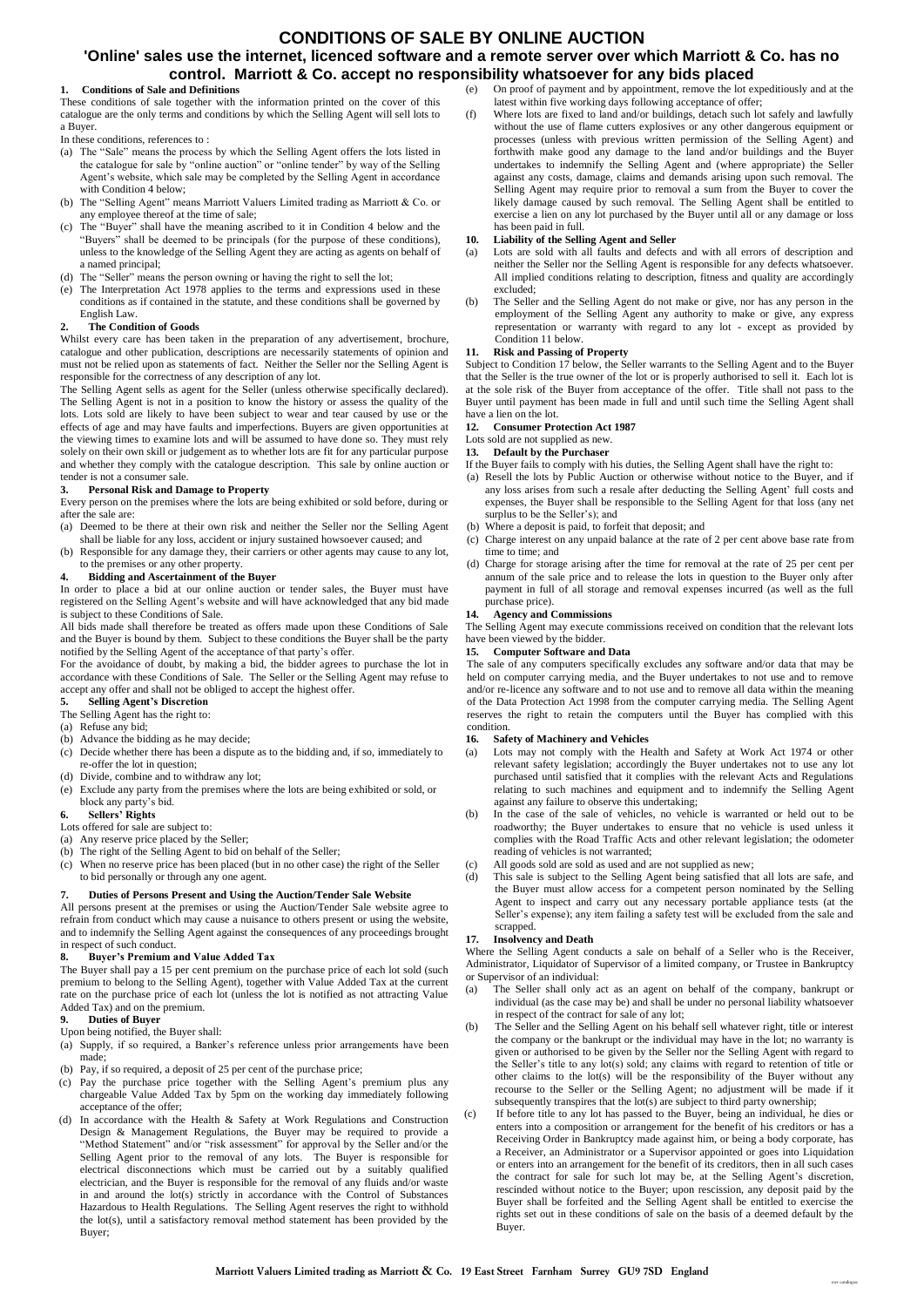# **Lot Description**



1 A 2003 Ford Transit T200 Connect TDDi van, Registration no: MA03 GNJ, 76,000 miles approx. (not warranted) – MOT July 2013 and V5C available



2 A 2007 Peugeot Partner LX 800 HDI sign written van, Registration no: DY07 EFG, 68,950 miles (not warranted) – MOT November 2013 and V5C available



3 A 2003 Vauxhall Combo 1.7 DTi sign written van, Registration no: OE03 KCK, 132,473 miles (not warranted) – MOT July 2013 and V5C available



4 A 2009 Vauxhall Combo 1700 CDTi sign written van, Registration no: LT59 BFL, 39,536 miles (not warranted) – MOT September 2013 and V5C available



5 A 2005 Nissan Navara 2.5 Di Sport double cab sign written pick up, Registration no: AK05 BPX, 82,938 miles (not warranted) – MOT March 2013 and V5C available



6 A 2005 Isuzu NKR 3,500kg drop sided tipper, Registration no: WK05 AHU, 70,086 miles (not warranted) – MOT May 2013 and V5C available



7 A 2009 Vauxhall Vivaro 2900 CDTi sign written van, Registration no: KR09 AYC, 32,930 miles (not warranted) – MOT N/A, V5C available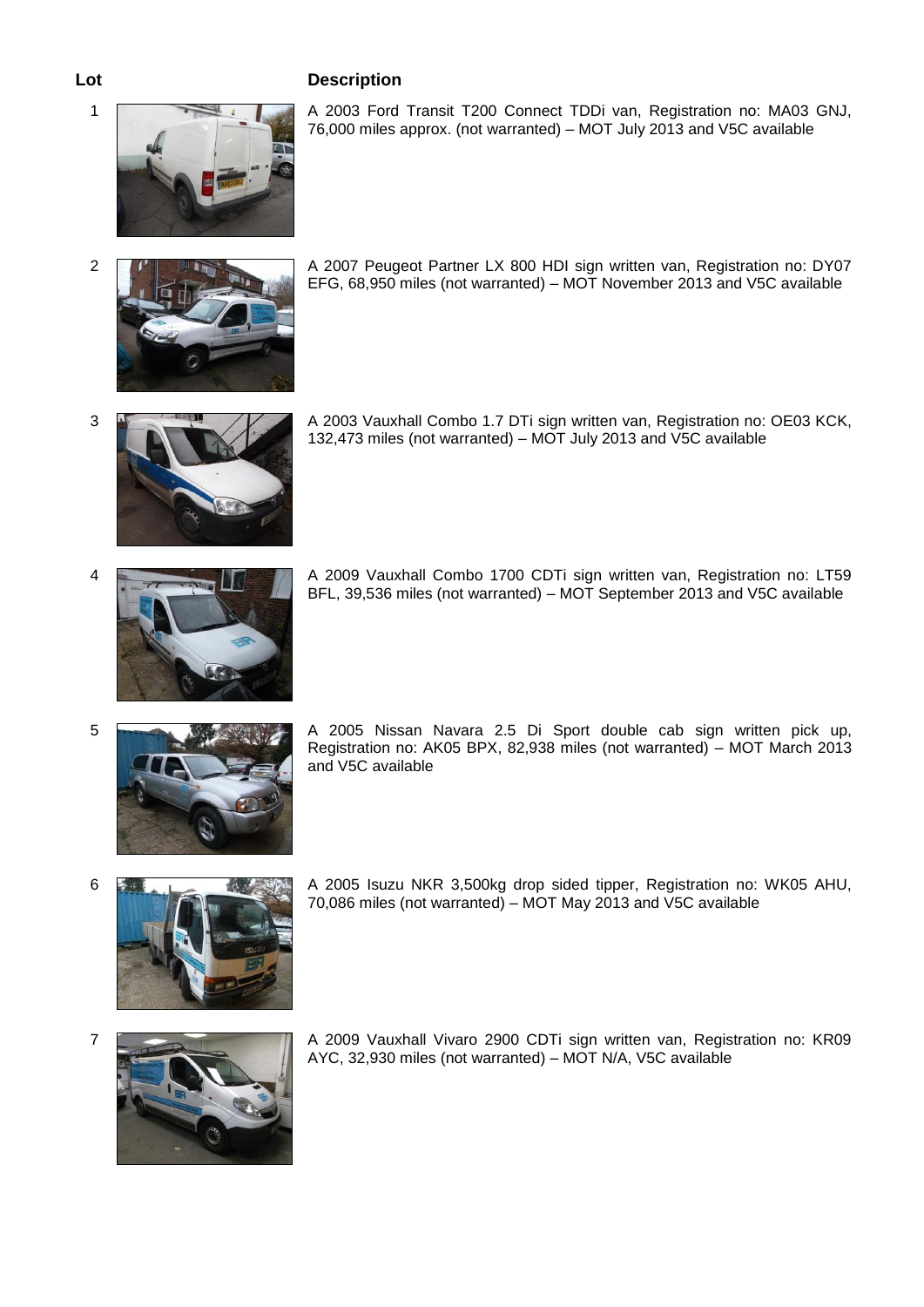# 8 **A 2009 Mercedes Benz VITO 111 CDI sign written van, Registration no: OY09**



9 A 2007 Land Rover Discovery 3 TD V6 XS Commercial, Registration no: KB07 SKZ, 160,000 miles approx. (not warranted), *(Advised oil leak and gear selection problem) – No docs available*

ASO, 55,053 miles (not warranted) – MOT N/A,V5C available



- 10 **A Blue 20' steel container (used as tool store)**. The Buyer of this lot will be required to provide a "Removal Method Statement" and/or "Risk Assessment" for approval by the Seller or Agent prior to the removal of the lot
- 



11 The contents of blue 20' steel container (used as tool store) including: various chain brothers, a quantity of assorted 110v electric lighting equipment, a Hitachi 110v heavy duty nibbler, a blow torch wand, a DeWalt nail gun, A Cinhell angle grinder, a DeWalt DW 390L 110v chain saw, Various chainsaw safety equipment, a wheel barrow, a Jetaire gas electric space heater, a Gazebo, a Nocchi sump pump, a small compressor, a quantity of air line and sundries, various empty power tool boxes, a 240v pedestal drill, and a petrol wacker plate (the purchaser of this lot will be required to sign an undertaking to ensure that the lot is electrically and operationally safe before using or allowing it to be used)



12 A quantity of HERAS fence panels and feet

13 Four pairs of assorted steel temporary site gates



15 **A Terex Benford diesel mixer, (the purchaser of this lot will be required to sign** an undertaking to ensure that the lot is safe before using or allowing it to be used)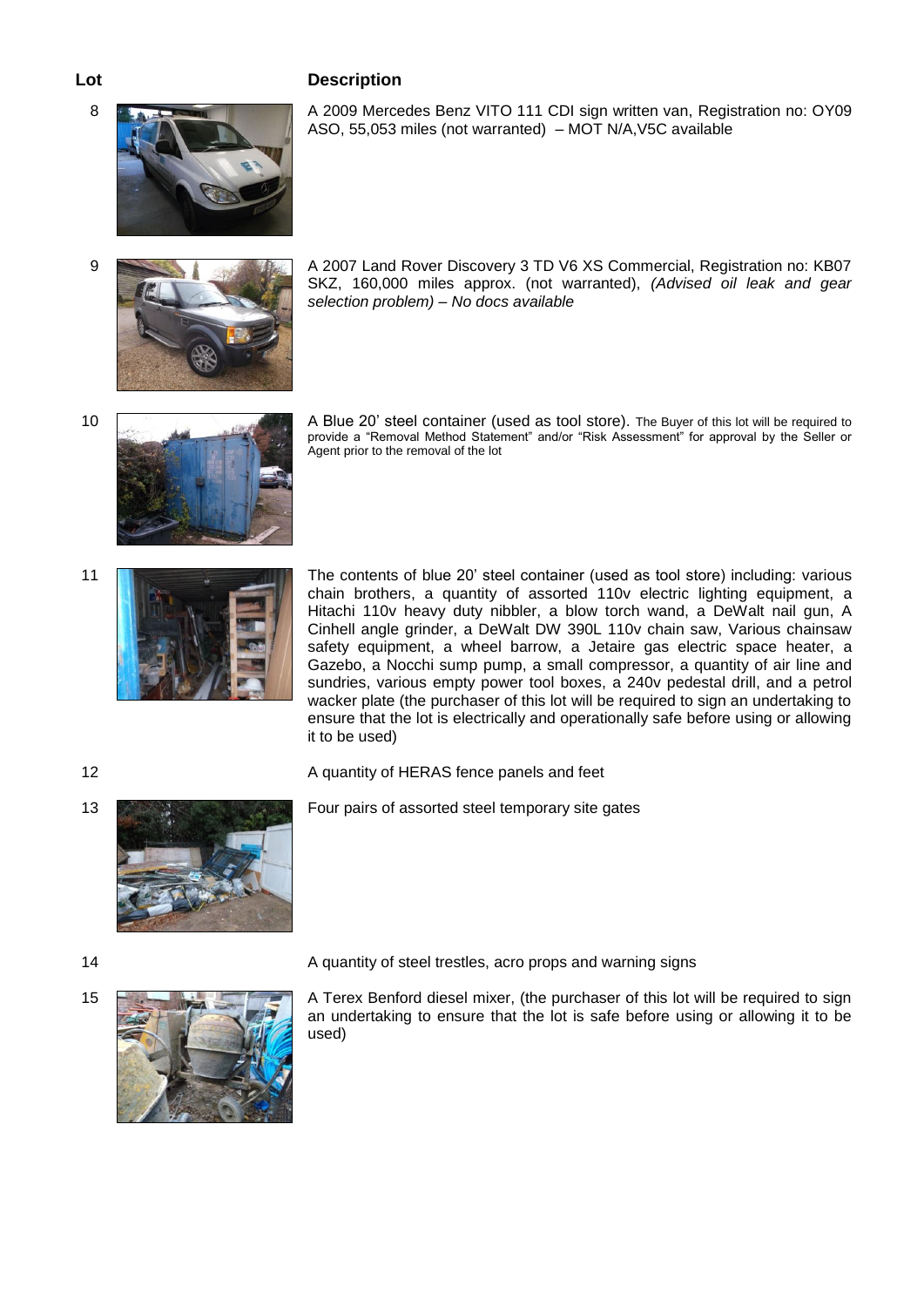

# **Lot Description**

16 **A Terex Benford diesel mixer, (the purchaser of this lot will be required to sign** an undertaking to ensure that the lot is safe before using or allowing it to be used)



17 Two Blue 20' approx. steel site containers. The Buyer of this lot will be required to provide a "Removal Method Statement" and/or "Risk Assessment" for approval by the Seller or Agent prior to the removal of the lot

18 An Elliott 15' approx. portable building, serial no: JP 16818944. LOCKED AND NO KEY AVAILABLE The Buyer of this lot will be required to provide a "Removal Method Statement" and/or "Risk Assessment" for approval by the Seller or Agent prior to the removal of the lot



19 **A Blue 8'x10' approx.** steel site container (lock damaged and no internal access currently available). The Buyer of this lot will be required to provide a "Removal Method Statement" and/or "Risk Assessment" for approval by the Seller or Agent prior to the removal of the lot

- 
- 20 **A Galvanised steel 8'x10' approx. demountable site container.** The Buyer of this lot will be required to provide a "Removal Method Statement" and/or "Risk Assessment" for approval by the Seller or Agent prior to the removal of the lot
	-
- 21 **A Profile PTH-10 theodolite in case with Tripod and Staff**

**END OF SALE**